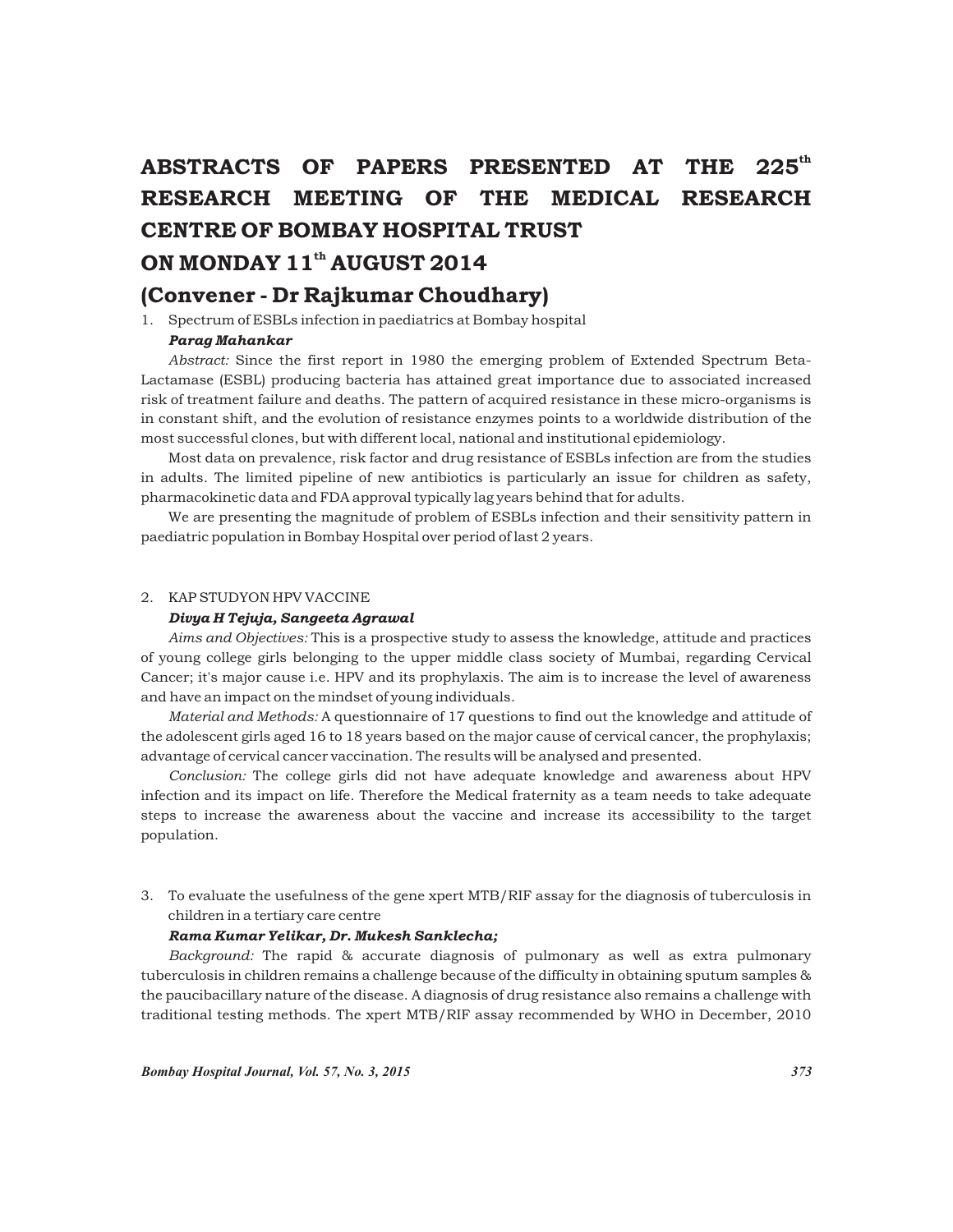allows for the simultaneous detection of tuberculosis & rifampicin resistance in under two hours using a platform that entails fewer biosafety & human resource requirements than traditional culture & drug susceptibility testing. By enabling a diagnosis of tuberculosis & drug resistance testing almost anywhere without the requirement of specialised laboratories, skilled technician or culture that is needed for other tests, this new MTB/RIF test has the capacity to be a "game changer" in tuberculosis diagnosis

*Methods:* Data regarding gene Xpert, MGIT culture and smear microscopy results in total 30 patients upto the age of 18 years with pulmonary or extrapulmonary tuberculosis satisfying inclusion criteria over a period of 2 years will be analysedretrospectively.

*Results:* Out of 12 patients, in 4 patients(30%) gene xpert was positive when smear microscopy and MGIT culture were negative. 6 patients(50%) were negative for smear microscopy but positive with gene xpert as well as culture . 2 patients (20%)were positive with microscopy as well as culture but negative for gene xpert.

*Conclusion:* The MTB/RIF has a short turnaround time and simultaneously detects M. tuberculosis and RIF resistance in less than 3 h. Although the MTB/RIF test could be a useful tool for rapid identification of RIF-resistant M. tuberculosis, especially in smear-positive clinical samples, the test results must always be confirmed by culture .

#### 4. The invisible scar

#### *Sushmita N. Bhatnagar*

*Introduction:* Aesthetics in surgery has been rapidly evolving. The concepts of surgical incisions have been changing from the previous century when laparoscopic surgeries were introduced due to the felt need of cosmesis. The invisible scar to the children with various abdominal surgeries performed through a supraumbilical incision is presented here.

*Aim:* To evaluate the usefulness and feasibility of umbilical approach to explore the abdominal cavity in children of all ages

- a. To assess the cosmetic outcome of this approach
- b. To evaluate the complications of the umbilical approach

*Material and methods:* All children who underwent umbilical incision for diagnosis or treatment of an intra-abdominal condition during the period January 2011 to July 2014 were reviewed. Age, operative procedure, conversion to laparotomy, extension of incision, cosmetic outcome, complications, and follow-up data were recorded. Those children who had umbilical conditions such as umbilical hernia, omphalocele, gasroschisis, etc were excluded from the study as these conditions are often treated by umbilical incisions.

*Results:* Of 42 children with ages ranging from newborn to 9 years of age, there were 19 boys and 23 girls who underwent umbilical approach for diagnosis or treatment of intra-abdominal condition. The indications for surgery were as follows : Mesenteric lymph node biopsy (n=3), Intussusception  $(n=5)$ , Pyloromyotomy  $(n=16)$ , Pyloroplasty for gasticoutlet obstruction $(n=2)$ , excision of omental mass  $(n=1)$ , neonatal atresias which include duodenal, jejeunal, ilealatresias  $(n=13)$ , patent vitellointestinal duct ligation  $(n=2)$ . Conversion to laparotomy was not done in any of the patients, though the incision was extended laterally in 6 children. The complications encountered were wound infection (n=5) in the early phase of the study, no other complications were noted.

The cosmetic outcome was excellent in all the children with very satisfied and happy parents from the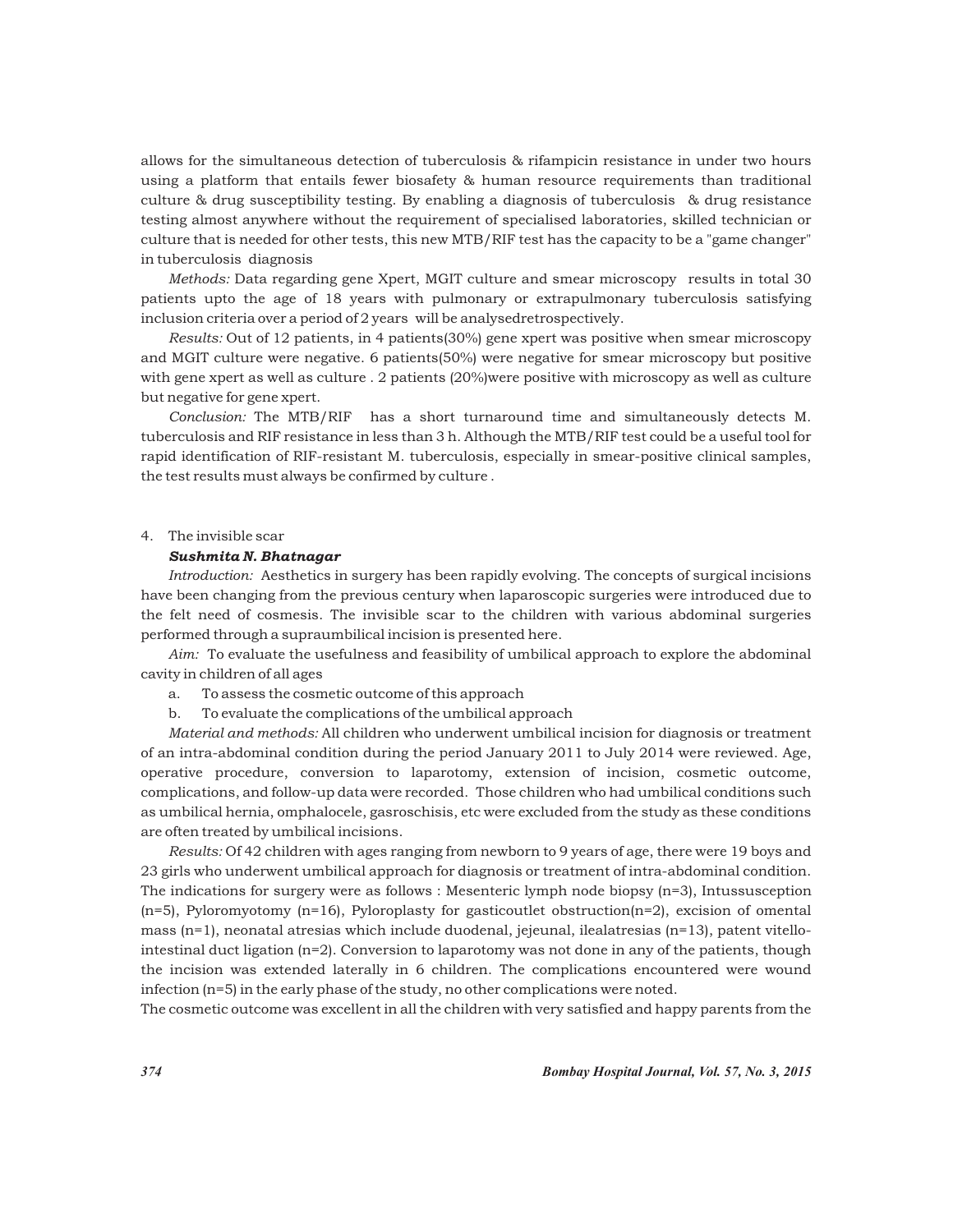post-operative phase.

*Conclusion:* Umbilical approach to intra-abdominal surgical pathologies provides excellent cosmetic outcome which is the demand of the times. Also, this approach provides good exposure to the abdominal cavity, can be extended in the direction needed and gives the surgeon the tactile sensations an feel of the tissue, is safe with minimal complications, and can be easily learnt and adopted. The aesthetic outcome with an invisible scar is even superior to the multiple scars of laparoscopic surgery.

#### Corticosteroids and pneumonia: time to change practice

Pneumonia is characterised by lung inflammation, with fluid filling the alveoli and preventing adequate oxygenation of the body, and can be acquired in the community or in the hospital.

Management of this disorder relies mainly on empirical antibiotic treatment, and so far no adjunct therapy is recommended. In The Lancet Claudine Angela Blum and colleagues report that 7-day treatment with 50 mg oral prednisone daily hastened recovery and hospital discharge in adults with community-acuired pneumonia of any severity.

The favourable benefit-to-risk ratio noted with corticosteroids in this trial is in line with findings from trials done in Egypt, Italy, Japan, the Netherlands, and Spain.

The Lancet, 2015, Vol 385, 1484

#### Efficacy and Safety of Alirocumab in Reducing Lipids and Cardiovascular Events

Alirocumab, a monoclonal antibody that inhibits proprotein convertase subtilisinkexin type 9 (PCSK9), has been shown to reduce low-density lipoprotein (LDL) cholesterol levels in patients who are receiving statin therapy.

Patients were randomly assigned in a 2:1 ratio to receive alirocumab (150 mg) or placebo as a 1-ml subcutaneous injection every 2 weeks for 78 weeks.

Over a period of 78 weeks, alirocumab, when added to statin therapy at the maximum tolerated dose, significantly reduced LDL cholesterol levels. In a post hoc analysis there was evidence of a reduction in the rate of cardiovascular events with alirocumab.

Jennifer G. Robinson, Michel Farnier, Michel Krempf et al, N Engl J Med, 2015, Vol 372, 16:1489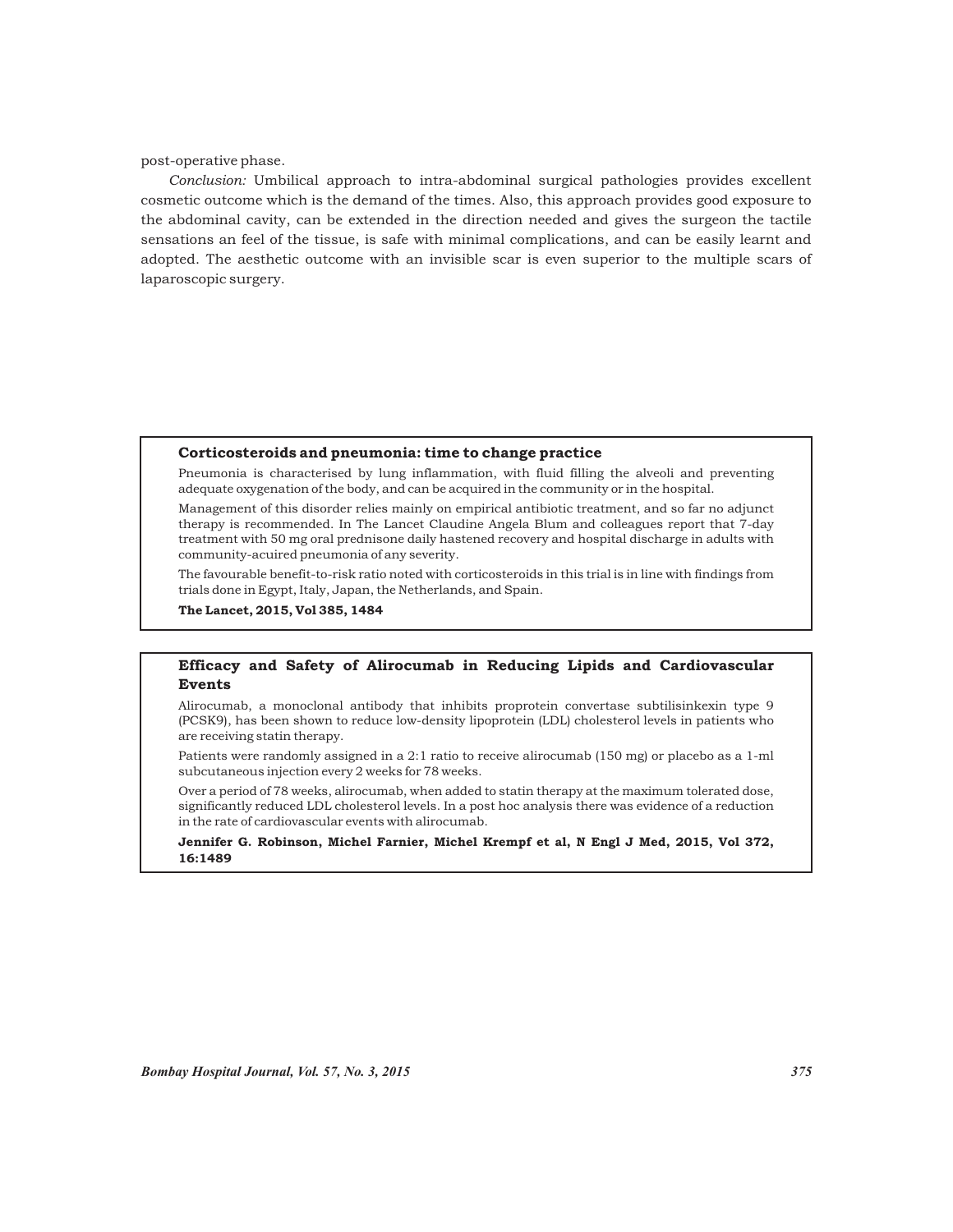# ABSTRACTS OF PAPERS PRESENTED AT THE 226<sup>th</sup> RESEARCH MEETING OF THE MEDICAL RESEARCH CENTRE OF BOMBAY HOSPITAL TRUST ON MONDAY 13th OCTOBER 2014

### (Convener - Dr Rajkumar Choudhary)

1. Effects of Different Stages of Hypertension on Overall Mortality In The Parsi Community: An Observatioal Study

#### *Amitkumar Pande, Nadir Bharucha, Aksha Endigeri*

*Background:* Uncontrolled hypertension (HT) is an established risk factor for the development of vascular diseases. Prevalence varies in different communities and no such study has been conducted in the Parsi community living in Bombay, India. The 25 year follow up study attempts to determine the effects of different stages of hypertension on overall mortality rate in the community.

*Method:* We used a 1 in 4 random selection of subjects who were ? 20 years of age. A questionnaire was administered and the blood pressure (BP) was measured by a doctor. HT was defined as diastolic blood pressure (DBP) ? 90 mm Hg  $\pm$  systolic pressure (SBP) ? 140 mm Hg. Isolated systolic hypertension (ISH) was defined as SBP ? 160 mm Hg with DBP < 90 mm Hg. Subsequently, we reanalysed the data using current definition of ISH as SBP ? 140 mm Hg with DBP< 90mm Hg.

*Results:* 2879 subjects ? 20 years of age were randomly selected of which 2415 (84%) participatedin the study. The final results to be tabulated.

*Conclusion:* there is a definite linear relationship between long term mortality and severity of hypertension in the Parsi community. Increased mortality associated with hypertension less in the Parsi community as compared to others. In our study women have increased relative mortality associated with HT as men. Optimal control of BP with therapy decreases long term mortality.

#### 2. Electrodiagnosis Clinches Diagnosis

#### *Alika Sharma, Aarthika Sreenivasan, K A Mansukhani*

Electrodiagnostic tests are useful for localising a lesion along lower motor neurons, especially when the presenting symptoms are non specific or resulting from several possible etiologies. The role of electroneuromyography is primarily to provide objective evidence to substantiate clinical diagnosis/differential diagnosis.

We present 2 interesting and rare cases, which on electrodiagnosis revealed completely different diagnosis from those suspected clinically along with an unusual clinical sign.

#### 3. Tolperisone hydrochloride: A novel alternative in three cases of Stiff Person Syndrome *Abhinay M. Huchche, S. V Khadilkar*

*Introduction:* Stiff person syndrome (SPS) is a rare disease. Sedation often limits the dosage of medicines used. Tolperisone is a centrally acting muscle relaxant, which exerts its spinal reflex inhibitory action via pre synaptic inhibition of voltage-gated sodium and calcium channels; making it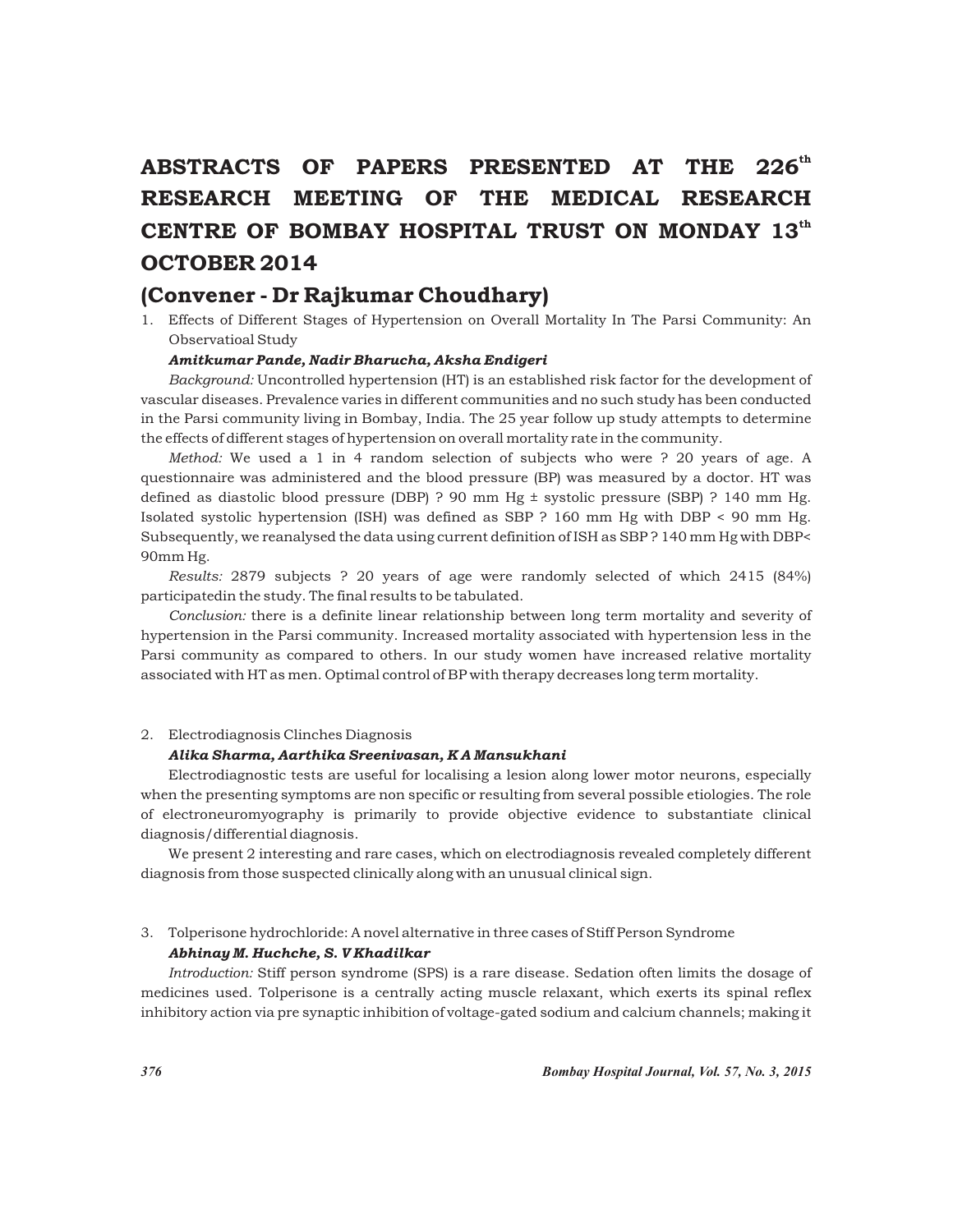a logical option for symptomatic relief of SPS. Moreover, it is non-sedating and has fewer adverse effects. Tolperisone use has not been reported in SPS.

*Materials and Methods:* Three consecutively admitted cases of SPS have been described with respect to their clinical profile, investigations and response to various medications.

*Results:* Case 1 and Case 2 responded to diazepam, but over time became sleepy. Both tolerated tolperisone at this juncture. Case 3 received tolperisone as the first agent in view of previous experience of response in first two cases; she responded well.

*Discussion:* Tolperisone acts at a different site independent of GABA, which makes it nonsedating and allows combination with benzodiazepines.

#### 4. Unusual cases of intracerebral haemorrhage

#### *Vaibhav S. Chavan, M.P. Chaudhary, K.E. Turel*

Classical intracerebral haemorrhage (ICH) occurs in gangliocapsular region, typically in hypertensive patient who may be on blood thinners. Classical ICH is usually treated conservatively unless mass effect is life threatening. The usual outcome is severe permanent morbidity. Over the years we have experienced some patients who have suffered intracerebral bleed in unconventional sites that warrant identification and treatment of the cause of such bleeding, besides saving life.

We are presenting two such cases of unusual intracerebral bleed:

*Case 1:* A young lady who underwent gamma knife treatment for right parietoccipital A.V.M. 1.5yrs prior to presentation and was brought to us within minutes of bleed in unresponsive state with dilated pupils.

*Case 2:* A 70 year old male had acute large left temporo-occipital haematoma and was brought in comatose state with G.C.S. of 3/15 and left dilated nonreacting pupil. Due to its nonconformal location we did further tests (CT angio and DSA) which revealed a high flow dural AVF, which could not be embolised owing to the other pupil also getting dilated.

Both patients were subjected to emergency craniotomy, evacuation of haematoma, bone flap removal & treatment of cause of bleeding with excellent post operative outcome. It is important to distinguish these hematomas from the classical ones as the cause of former is treatable and the outcome is promising.

#### 5. Management of Aneurysm in a case of Poly Cystic Kidney Disease

#### *Ashwin Pai, Suneel Shah*

Adult polycystic kidney autosomal dominant type, house progressive renal function, deterioration over first few decades of life leading to chronic renal failure. Hypertension is a common sequel.

There is increase incidence of aneurysm in those patients, 15 % by reasonable estimate and there appears to be an increased chance of rupture.

Case: - Our case, 26 year old female, k/c/o ADPKD, with chronic renal failure [ creatinine of 2.3 and GFR = 35ml/hour] presented with complaints of severe headache associated with episode of vomiting and one episode of loss of consciousness about four days back. MRI done revealed arachnoid haemorrhage present in right sylvian fissure. MR Angiogram showed 5 × 3 mm aneurysm at level of middle cerebral artery infarction.